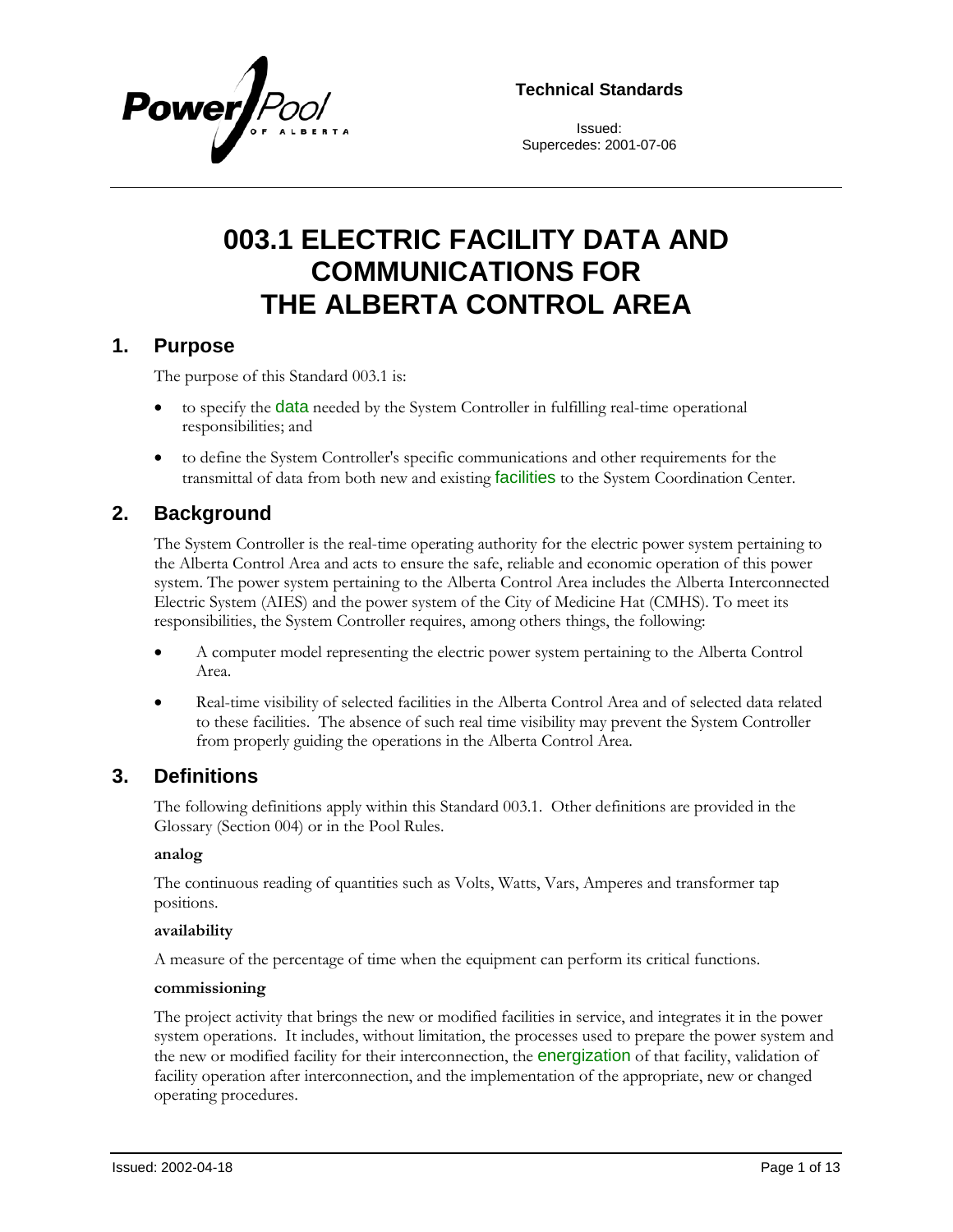#### **data**

The status and analog information telemetered to the System Coordination Center.

#### **designated party**

The party identified and designated in accordance with section 5.1 of this Standard 003.1.

#### **Facility or facilities**

Facility or facilities, in the context of this Standard 003.1, include:

- Power generating stations that are operated synchronised to the system, including the following equipment:
	- Generating units
	- Power system stabilisers and automatic voltage controllers
	- Unit breakers
	- Unit transformers
	- Ancillary service equipment
	- Protection and telecommunication equipment
- Substation facilities that may include equipment like:
	- Breakers and other isolation devices
	- Protection equipment
	- − Static and/or dynamic VAR devices
	- Telecommunications equipment
	- − Transformers
- Points of delivery where load-related ancillary services are offered.
- Transmission lines.

#### **interval**

The time period needed to perform another poll of the data and/or to transfer real-time information from the facility to the System Coordination Center.

#### **status**

The information that indicates the state of operation or condition of a facility or of a specific piece of equipment from that facility.

#### **visibility point**

Equipment and software required for measuring and transmitting data from a facility to the System Coordination Center.

### **4. References**

- Power Pool of Alberta:- Power Pool Code
- Power Pool of Alberta:- Pool Rules
- Power Pool of Alberta:- Participants Manual
- Province of Alberta *Electric Utilities Act*
- Pool Technical Standard 003.2 Automated Dispatch and Messaging System for the AIES.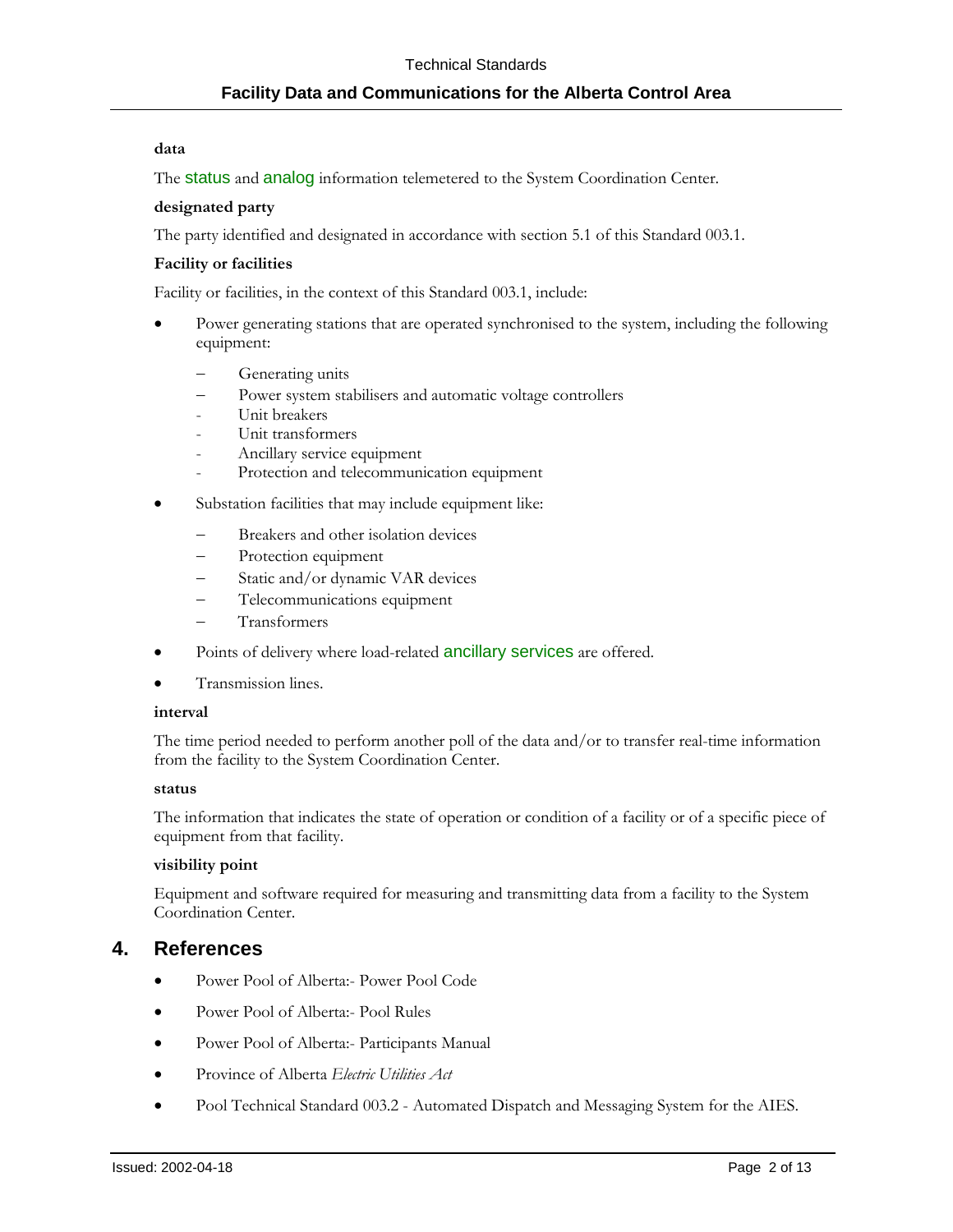• Pool Technical Standard 003.3 - Operational Voice Communications for the AIES.

### **5. Requirements**

### **5.1 Designated party**

- a. In the process of carrying out its real-time operational functions and duties, the System Controller needs the cooperation and assistance of all the parties that are interested in the development, **commissioning**, operation, maintenance and marketing of facilities located within the Alberta Control Area. To that end, these parties should determine and designate a specific entity that will carry out on their behalf those functions identified in this Standard 003.1 as being required to be carried out by the **designated party**. Such designated party should communicate in writing to the System Controller its acceptance to fulfill the obligations of the designated party as specified in this Standard 003.1.
- b. During the time when the facility operates interconnected to the electrical network of the Alberta Control Area, the designated party must ensure that the **visibility points** of the facility provide, without unreasonable interruptions, all the **data** required by the System Controller, as specified in this Standard 003.1.
- c. During the time periods when there is a temporary loss of ability to transmit real time data, the designated party must take all reasonable steps to inform the System Controller, by other means of communication, of any change in data.

### **5.2 Power system model requirements**

The model of the power system pertaining to the Alberta Control Area is developed taking into account the physical characteristics of the facilities included in the model. This model needs to be continuously updated. The updates require the latest information on:

- the characteristics of both existing and new facilities that are within two weeks from the start of commissioning. (see [Table 1\)](#page-5-0); and
- the real-time data (power flows, voltages, etc. see Tables 2 through 5) that change continuously.

#### **5.3 New facilities or modifications to existing facilities - project stage requirements**

- a. During the initial design stage of a project for a new facility or for modifying an existing facility, the designated party must provide to the System Controller the corresponding preliminary single line diagram(s). These diagrams should include all pertinent high voltage equipment, show isolation points, breakers, current and voltage transformers, locations of metering points, as well as the connections of the proposed generators, transmission lines, substations and major load devices of the facility to the existing electrical installations.
- b. As the project evolves, the designated party must keep the System Controller informed of any changes that affect the visibility point requirements. The designated party has to provide to the System Controller, no later than 30 days prior to the start of commissioning of the new or modified facility, the following:
	- the updated single line diagram(s) same specifications as per 5.3.a above,
	- the lists with the characteristics of the main equipment of the facility, in accordance with the requirements specified in Table 1 of this Standard 003.1.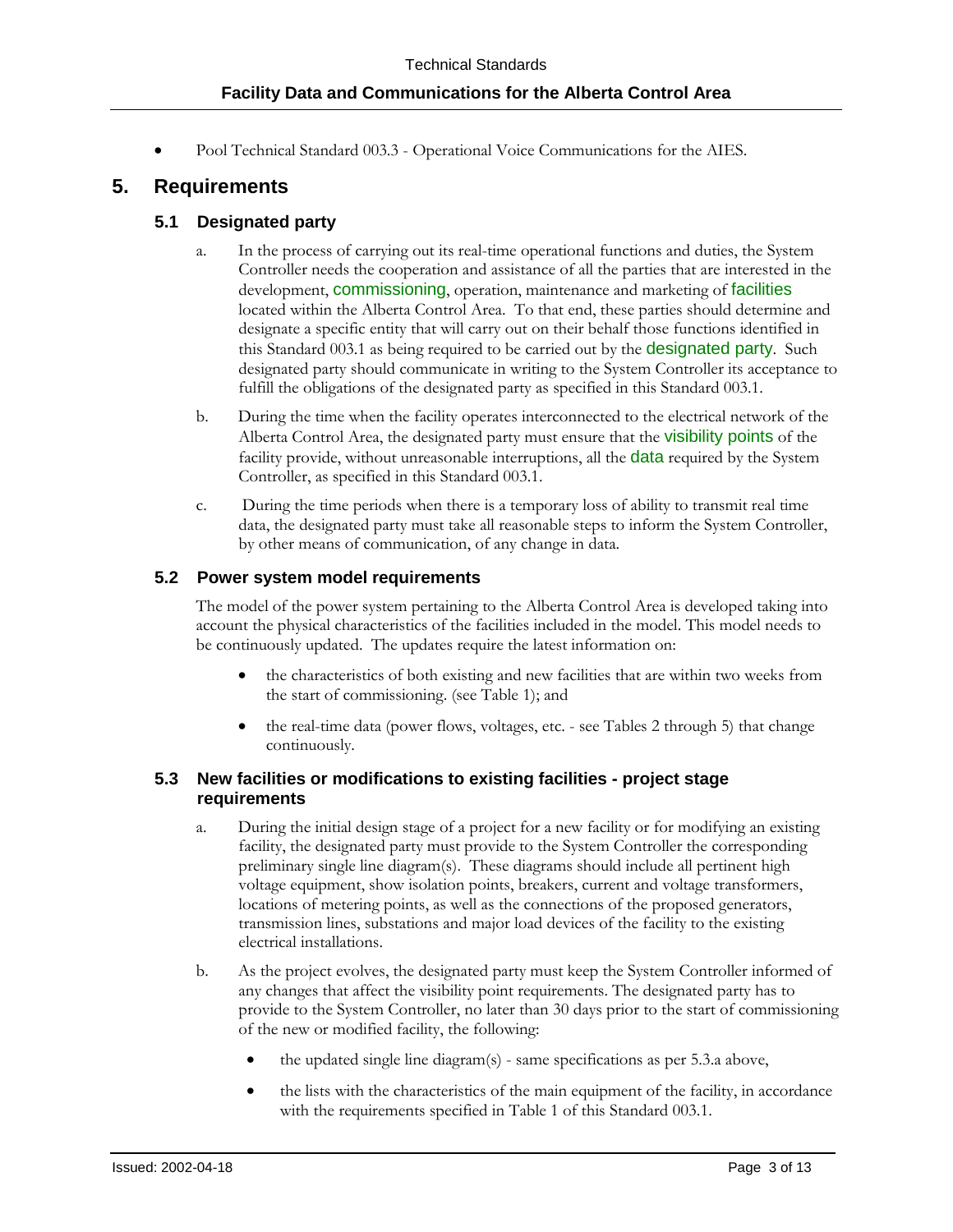c. The designated party must ensure the full commissioning of each visibility point and announce to the System Controller that the *facility* has all of its visibility points ready to commence operations. This announcement should be made at least one week prior to the start of commissioning of the main electric power equipment installed in the facility.

#### **5.4 Real-time data requirements - visibility levels**

Real-time data requirements for monitoring aspects of the security of the power systems in the Alberta Control Area are categorized into two visibility levels. The visibility level associated with each facility depends on the individual facility parameters (se[e Table 2\)](#page-6-0).

#### **5.5 Real-time data requirements - status information**

Status information is to be reported by exception (see Table 4 - Note 2).

#### **5.6 Real-time data requirements - scaling, accuracy, and resolution**

Analog scaling will not exceed the greater of 200% of the rating of the device used for measuring the parameter or the largest expected range of values. Real-time **data** must reflect the actual status, conditions and flows or levels within ±2% of the rated maximum values (full scale) and resolution within ±0.5% (see [Table 3](#page-7-0) and Table 8).

#### **5.7 Interconnections to other power systems**

Interconnections to power systems located outside the Alberta Control Area require distinctive real-time data and telecommunication specifications that depend on the configuration of the interconnection. The System Controller will establish the data and visibility point specification requirements for these interconnections by on a case by case basis.

#### **5.8 Data update rates and integrity scans**

The data update rates and integrity scans must satisfy the requirements presented in [Table 4](#page-9-0) of this Standard 003.1.

### **5.9 Supplemental requirements for ancillary service providers**

Ancillary service providers must meet all applicable requirements specified elsewhere in this Standard 003.1 as well as the supplementary requirements listed in Table 5.

#### **5.10 Communication protocol and physical medium combinations for real time data communications**

The designated party must provide all the necessary hardware and software and make all of the necessary arrangements so that the visibility points could collect and transmit to the System Coordination Center data and status information, as specified in this Standard 003.1. The transmission of this information should be done using one of the methods (i.e. combination of protocol and medium) specified in [Table 6.](#page-11-0)

#### **5.11 Telemetry data availability specification**

The System Controller will track and collect statistics on telemetry data availability/unavailability. The acceptable limits are specified in [Table 7.](#page-11-1)

#### **5.12 Notification of outages for real time data communication equipment**

When an outage must be scheduled for one or several of the visibility points of a facility, the designated party has to submit the schedule for this proposed outage to the System Controller at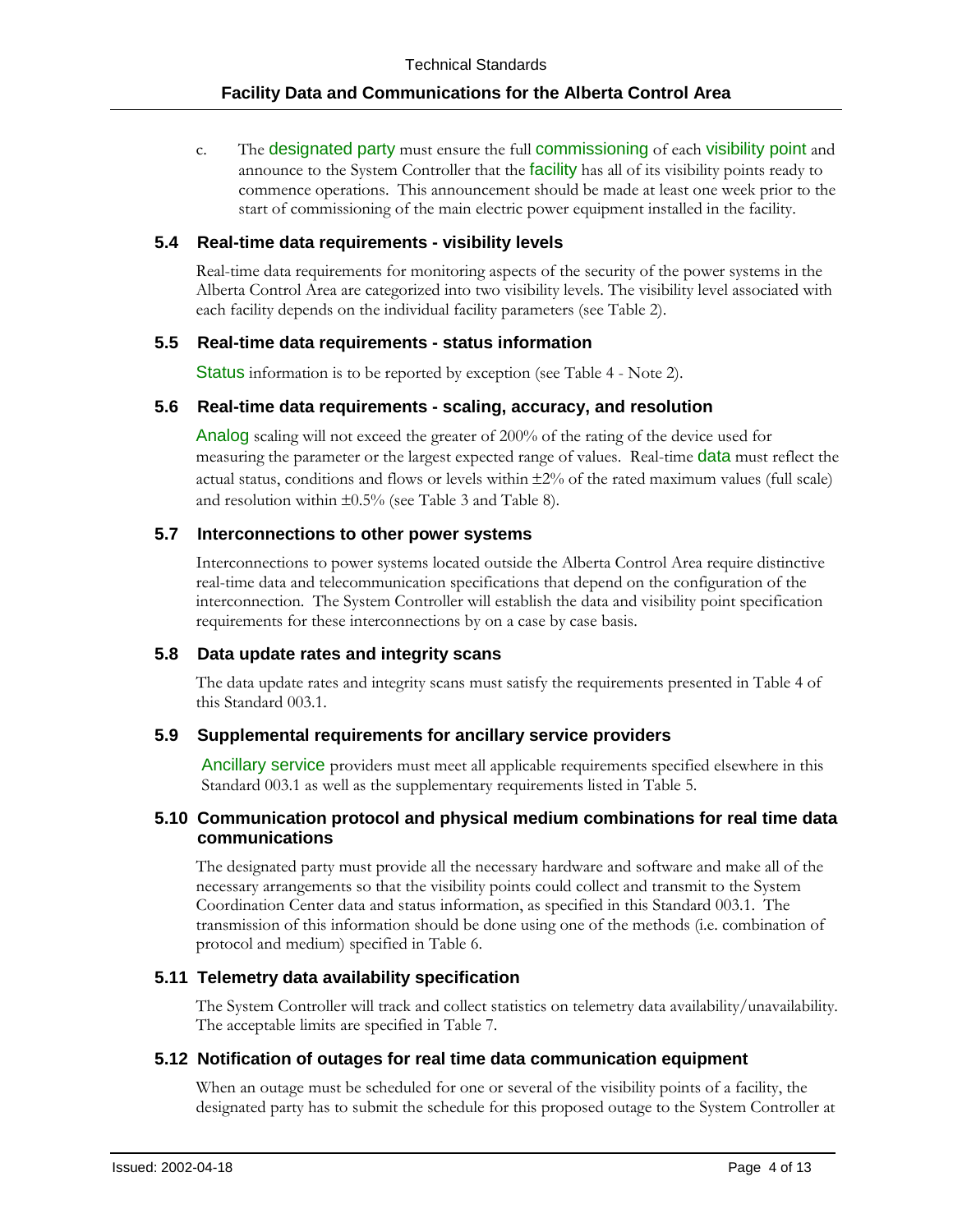least 10 days before its proposed start. Forced outages should be immediately communicated by phone to the System Coordination Center.

## **6. Revisions and Approval**

| <b>Issued</b> | <b>Description</b>    |  |
|---------------|-----------------------|--|
|               |                       |  |
| 2002-04-18    | Supercedes 2001-07-06 |  |
| 2001-07-06    | New issue             |  |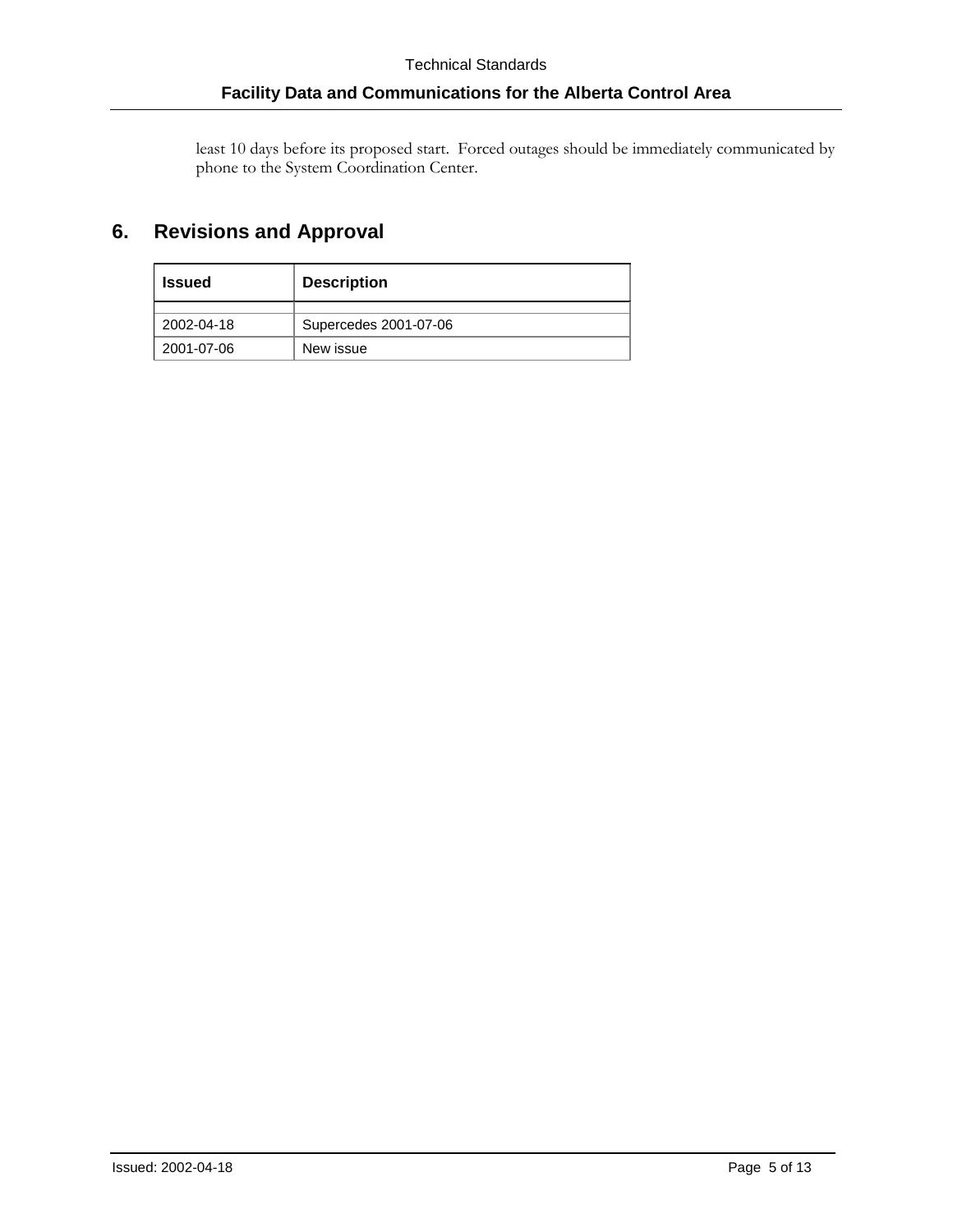### <span id="page-5-0"></span>**Table 1**

Information required by the System Controller to maintain the network model of the Alberta Control Area

| Facility Overall Configuration:                                                                                                                                                                             |
|-------------------------------------------------------------------------------------------------------------------------------------------------------------------------------------------------------------|
| Single line diagram showing all pertinent high voltage equipment, isolation points, breakers, current and<br>voltage transformers, revenue metering points, and connections of proposed generators or loads |
| Bus Data:                                                                                                                                                                                                   |
| Typical operating voltage range (bus emergency and sustainable maximum / normal / minimum)                                                                                                                  |
| Bus Shunt Reactor or Capacitor: (where applicable)                                                                                                                                                          |
| Nominal rating (MVAR @ nominal voltage)                                                                                                                                                                     |
| Bus used as voltage monitoring point                                                                                                                                                                        |
| Transformer Data: (where applicable)                                                                                                                                                                        |
| Transformer name plate data including the following:                                                                                                                                                        |
| Transformer nominal voltage, resistance and reactance values (for all windings)                                                                                                                             |
| Transformer tap positions(voltage ratios and corresponding tap positions)                                                                                                                                   |
| Configuration of transformer windings (star, delta, etc.)                                                                                                                                                   |
| Rated capabilities (for each set of transformer windings)                                                                                                                                                   |
| Transmission Line Data: (where applicable)                                                                                                                                                                  |
| Line resistance and reactance values (R, X, B)                                                                                                                                                              |
| Rated voltage                                                                                                                                                                                               |
| Line MVA capacity rating (summer / winter / emergency)                                                                                                                                                      |
| Line length (km)                                                                                                                                                                                            |
| Load Point Information:                                                                                                                                                                                     |
| Identification of breakers for loads providing under frequency load shedding, ancillary services or<br>demand bids.                                                                                         |
| Remedial Action Schemes or Thermal Protection Schemes: (where applicable)                                                                                                                                   |
| Description, triggers, actions and (where appropriate) amount of load effected                                                                                                                              |
| Protection and Communication Configurations:                                                                                                                                                                |
| High level description of equipment protection (primary and secondary telecommunication aided<br>protection)                                                                                                |
| Communication method and paths used for protection and SCADA (primary and backup, if applicable)                                                                                                            |
| Generating Unit Information: (where applicable)                                                                                                                                                             |
| Unit primary energy source (nuclear, bio-mass, coal, gas, oil, wind, solar, hydro)                                                                                                                          |
| Unit capability:                                                                                                                                                                                            |
| Maximum continuous ratings (MCR), minimum loading levels and curves (in MVA/MW/MVAR) for<br>normal conditions                                                                                               |
| Emergency capability rating (ECR)                                                                                                                                                                           |
| Additional requirements for generators greater than 50 MW (gross):                                                                                                                                          |
| Normal unit ramp rates - up, down (MW/minute)                                                                                                                                                               |
| Maximum unit ramp rates - up, down (MW/minute)                                                                                                                                                              |
| Specify if the unit has any rough zones (upper and lower MW/MVAR limit of each)                                                                                                                             |
|                                                                                                                                                                                                             |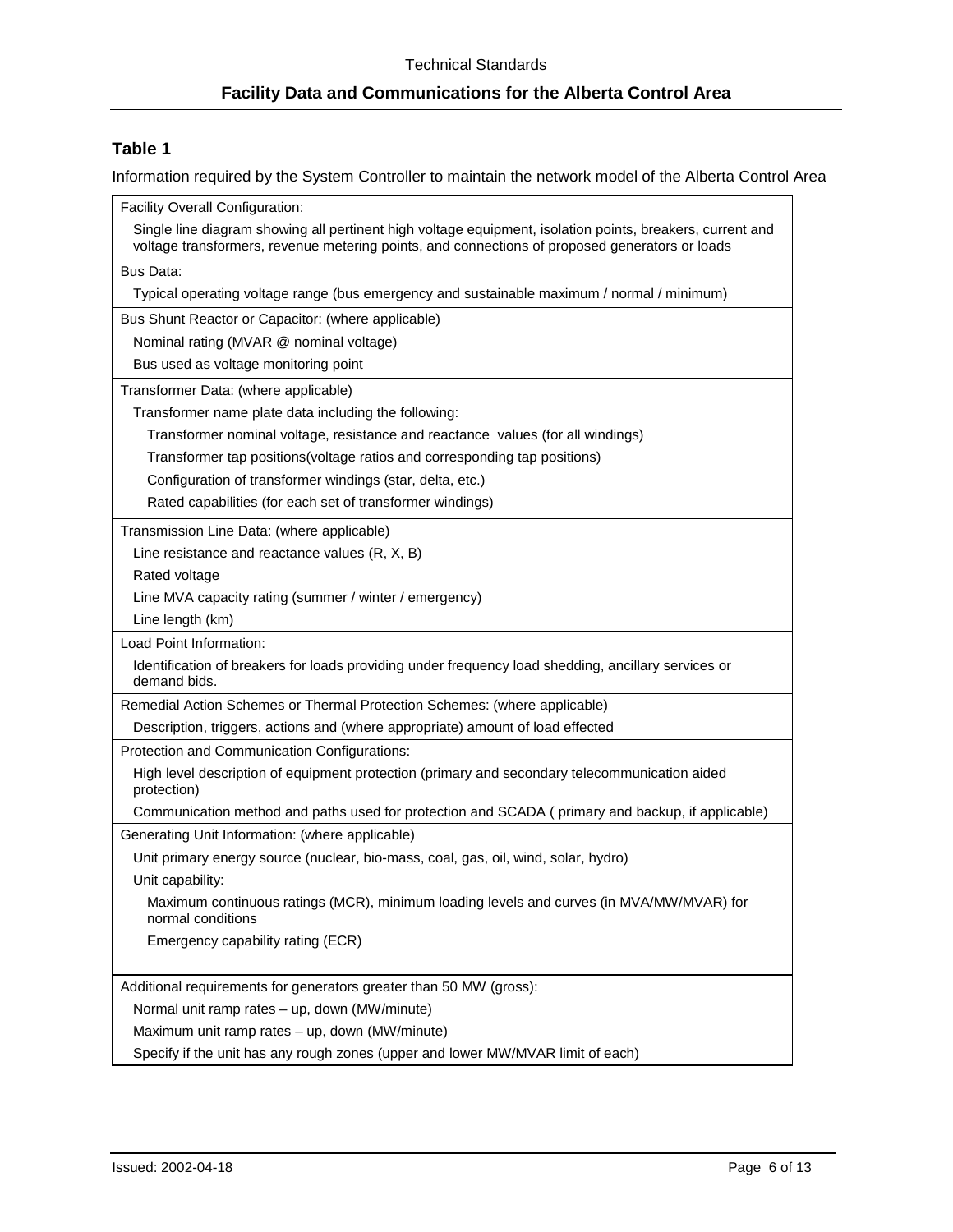### <span id="page-6-0"></span>**Table 2**

Required visibility levels corresponding to individual facility parameters

| <b>Facility Parameters (see Note 1)</b>                                                                                                                                   | <b>Required Visibility</b><br>Level |              | <b>Visibility</b><br><b>Not</b><br><b>Required</b> |  |
|---------------------------------------------------------------------------------------------------------------------------------------------------------------------------|-------------------------------------|--------------|----------------------------------------------------|--|
|                                                                                                                                                                           | <b>Standard</b>                     | <b>Basic</b> |                                                    |  |
| <b>Facility generation capability levels</b>                                                                                                                              |                                     |              |                                                    |  |
| The facility contains generation totaling less than 5 MW (sum of<br>MCRs)                                                                                                 |                                     |              |                                                    |  |
| The facility contains generation totaling 5 MW or greater, but less<br>than 50 MW (sum of MCRs)                                                                           |                                     | ✓            |                                                    |  |
| The facility contains generation totaling 50 MW or greater (sum<br>of MCRs)                                                                                               | ✔                                   |              |                                                    |  |
| Generator (capacity totaling 5 MW or more) that provides<br>ancillary services                                                                                            | (see Note 2)                        | ✓            |                                                    |  |
| Facility voltage controls or voltage levels                                                                                                                               |                                     |              |                                                    |  |
| Contains switchable VAR device (capacitor or reactor bank,)                                                                                                               |                                     | $\checkmark$ |                                                    |  |
| On line tap changer (OLTC) mounted on transformer connected<br>to busses operating above 30 kV                                                                            |                                     | ✓            |                                                    |  |
| Facility contains buses which are operated at two or more<br>nominal voltage classes (25 kV and higher)                                                                   | ✓                                   |              |                                                    |  |
| Facility contains an SVC or synchronous condenser                                                                                                                         | ✔                                   |              |                                                    |  |
| Facility operates at, or contains a bus with nominal voltage<br>greater than 200 kV                                                                                       | ✔                                   |              |                                                    |  |
| <b>Facility capability/configuration</b>                                                                                                                                  |                                     |              |                                                    |  |
| Facility connects 3 or more transmission lines                                                                                                                            |                                     | ✓            |                                                    |  |
| Facility supplies local (site) loads, with simultaneous total peak<br>values of 5 MW or greater, that are offered for ancillary service or<br>are included in RAS schemes |                                     | ✓            |                                                    |  |
| Facility supplies local (site) loads with simultaneous total peak<br>values of 50 MW or greater                                                                           | ✔                                   |              |                                                    |  |

#### **Notes:**

- 1. Facility parameters determine the Required Visibility Level. The Basic and Standard visibility levels have different requirements as presented in Table 3, Table 4, Table 6 and Table 7.
- 2. These generators shall satisfy the supplementary requirements as listed in Table 5, in addition to the standard visibility level real time data requirements in Table 3.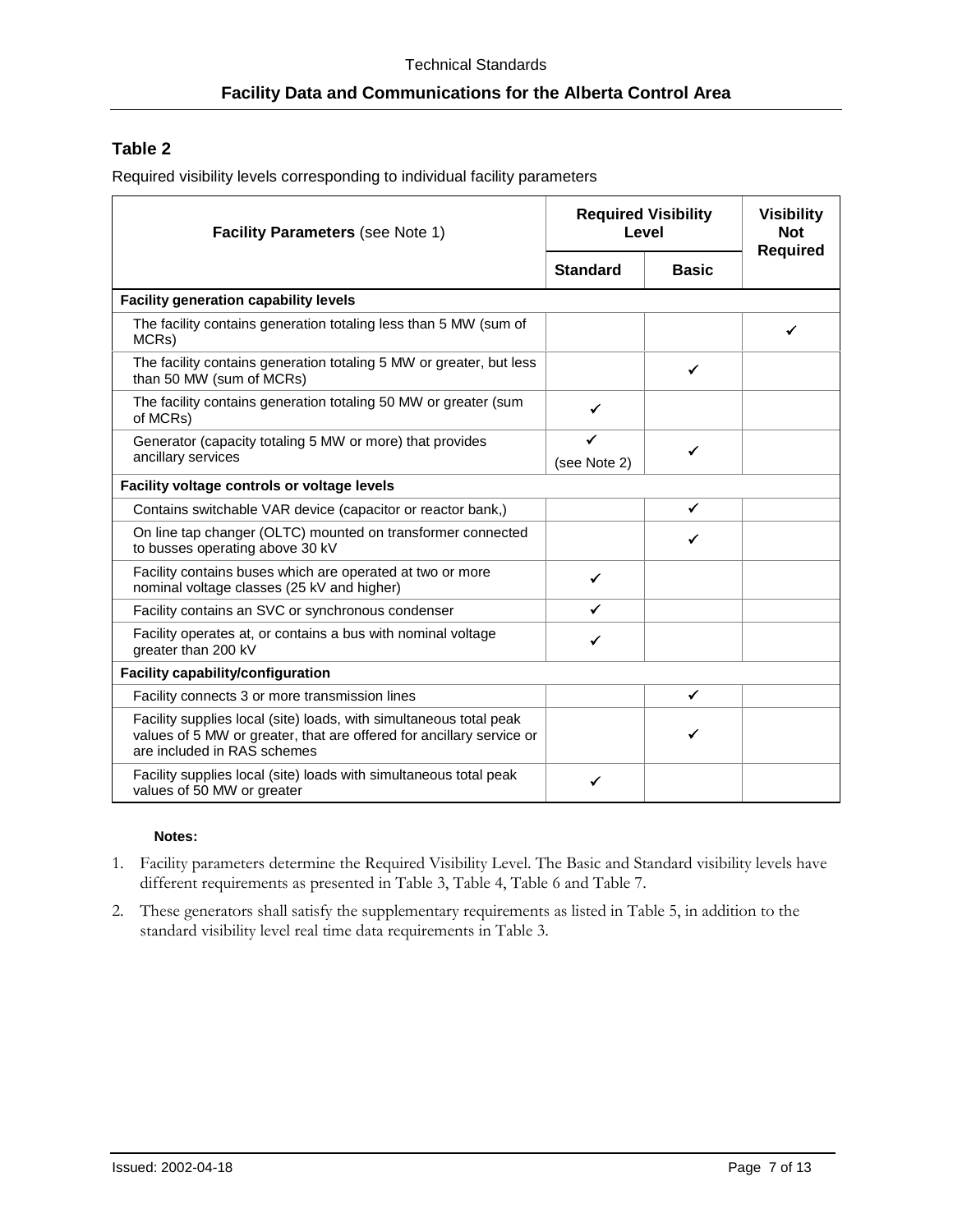### <span id="page-7-0"></span>**Table 3**

Real time data requirements based on the required visibility level

|                                                                                                           | <b>Required Visibility Level</b> |                 |  |
|-----------------------------------------------------------------------------------------------------------|----------------------------------|-----------------|--|
| <b>Data Requirements</b>                                                                                  | <b>Basic</b>                     | <b>Standard</b> |  |
| <b>Bus</b>                                                                                                |                                  |                 |  |
| Bus voltage                                                                                               | ✔                                | ✓               |  |
| Breaker and isolation devices status                                                                      | ✔                                | ✔               |  |
| Status Visibility for all load-shed (RAS) breakers                                                        | ✓                                | ✔               |  |
| Bus- or line-connected capacitors/reactors (where applicable)                                             |                                  |                 |  |
| Control device (status point)                                                                             | ✓                                | ✓               |  |
| Capacitor/Reactor MVAR analog                                                                             | ✓                                | ✔               |  |
| Transformers (where applicable)                                                                           |                                  |                 |  |
| Regulator auto/manual status (see note 1)                                                                 |                                  | ✓               |  |
| Tap position (see note 1)                                                                                 | ✓                                | ✓               |  |
| Line                                                                                                      |                                  |                 |  |
| Power flows (MW/MVAR)                                                                                     | ✓                                | ✓               |  |
| <b>Generator</b> (for each unit, where applicable $-$ see Note 2)                                         |                                  |                 |  |
| Unit gross generation (MW/MVAR) analogs - see Figure 1 and<br>Note 2                                      | ✓                                | ✔               |  |
| Unit service load (MW/MVAR) analogs (optional) - see Figure 1<br>and Note 2 and 3                         | ✔                                | ✓               |  |
| Unit net generation (MW/MVAR) analogs - see Figure 1 and<br>Notes <sub>2</sub>                            |                                  | ✓               |  |
| Unit transformer OLTC auto/manual status - see Note 1                                                     |                                  |                 |  |
| Generator breaker status - see Note 2                                                                     | ✓                                | ✔               |  |
| Generator power system stabilizer status - enabled or disabled<br>(where equipped)                        | ✓                                | ✔               |  |
| Generator excitation control / voltage regulation - automatic or<br>manual - status                       | ✔                                | ✓               |  |
| Power Station (generating plant) and Site Information                                                     |                                  |                 |  |
| Station (plant) service load (MW/MVAR) analogs - see Figure 1<br>and Notes 3 and 4                        | ✓                                | ✓               |  |
| Total Site Load (MW/MVAR) analogs - plant and generator<br>service not included - see Figure 1 and Note 3 | ◢                                | ◢               |  |
| Net to Grid (MW / MVAR) analogs - see Figure 1                                                            | ✓                                | ✓               |  |
| Bus (plant) frequency                                                                                     |                                  | ✔               |  |
| Remedial action scheme (where applicable)                                                                 |                                  |                 |  |
| Arming status and actual amount of load armed (MW)                                                        | ✓                                |                 |  |
| Remedial action scheme-operated alarm                                                                     |                                  | ✓               |  |
| <b>Communications and RTU:</b>                                                                            |                                  |                 |  |
| Communication failure alarm                                                                               | ✓                                | ✔               |  |
| RTU failure alarm                                                                                         | ✔                                | ✓               |  |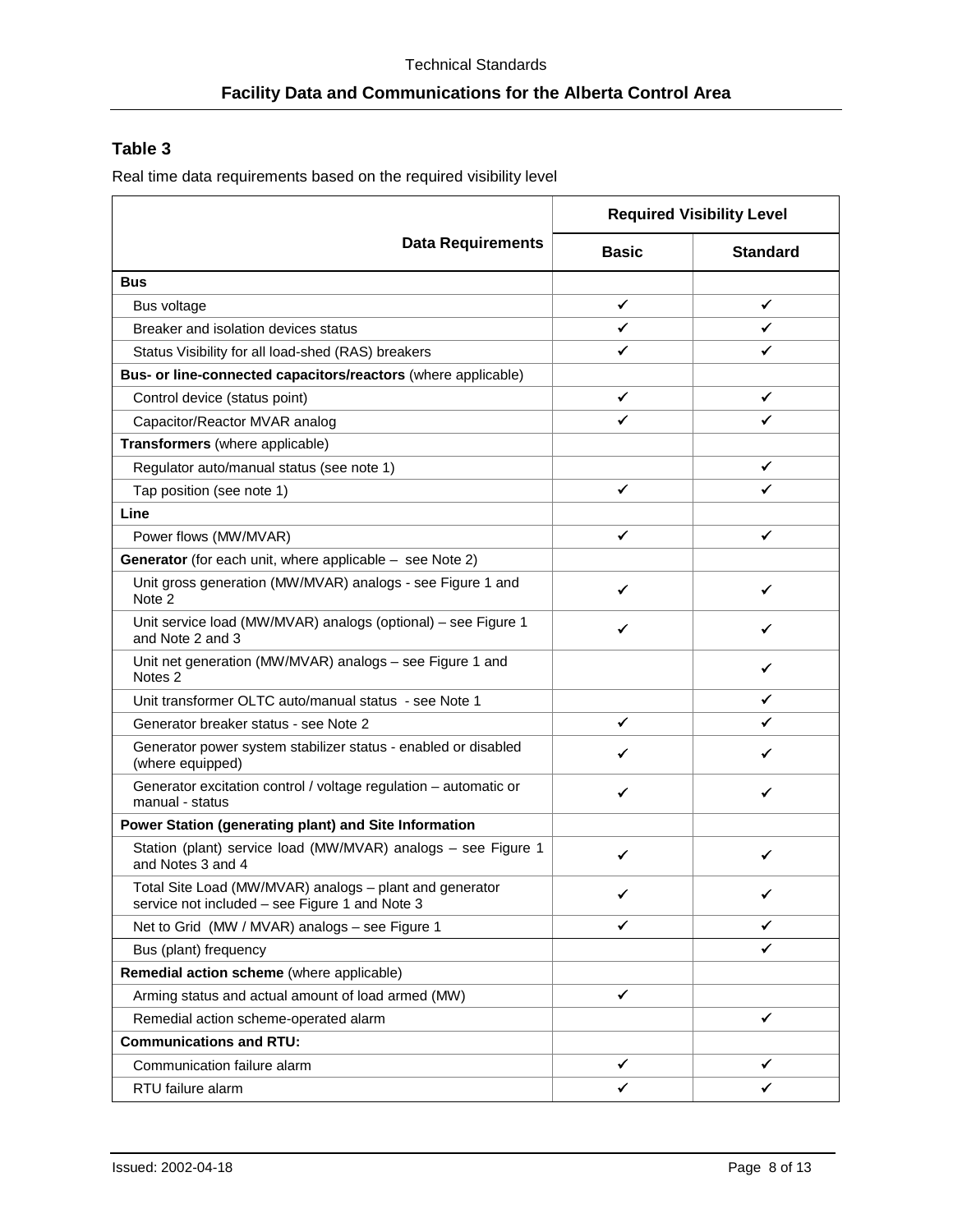#### **Notes:**

- 1. OLTC tap position information and regulator control is required only for transformers which have two windings operating at a voltage higher than 60 kV, generating unit transformers larger than 5 MVA, and transformers that connect capacitor banks and reactors.
- 2. If the individual generator Maximum Continuous Rating (MCR) is less than 5 MW and the total plant generation capacity is equal to, or greater than 5 MW, the plant generation data can be telemetered instead of the unit generation data.
- 3. Unit generation should be provided in "gross" and "net" values. A net (MW/MVAR) value has to be metered at the high voltage side of the unit step-up transformer.

If net generation (measured at the generator terminals, or equivalent) metering is provided, telemetering of unit service (ancillary) loads is optional. Telemetering of net generation values is preferred instead of telemetering separately gross generation and unit service load values.

4. Station service should be telemetered separately, as well as the calculated net values for individual generators. Industrial sites and the City of Medicine Hat should also telemeter the total site load (excluding station and unit ancillary services).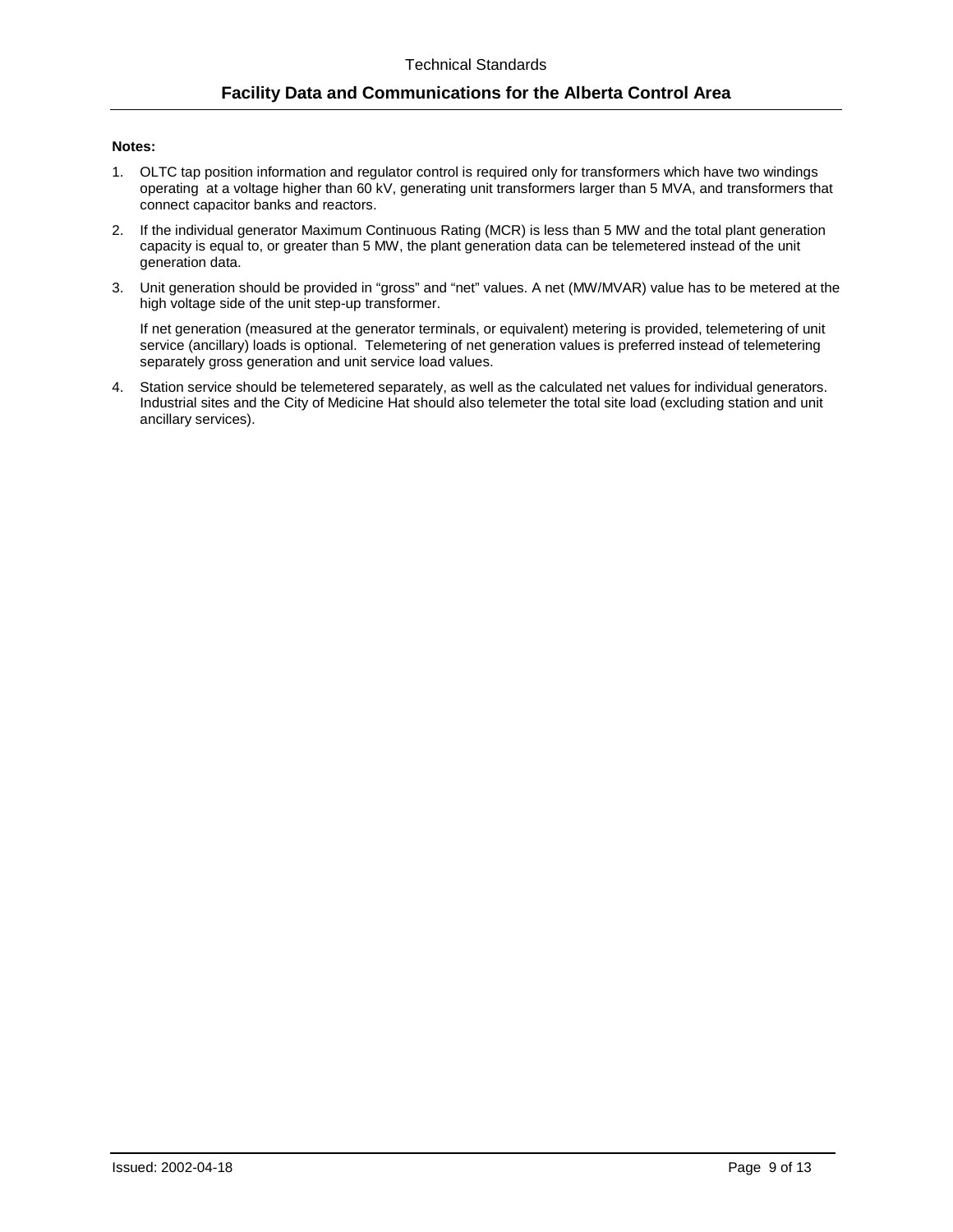### <span id="page-9-0"></span>**Table 4**

Data update rates and integrity scans based on the required visibility level

| Data Update Rates                                                                 | <b>Required Visibility Level</b> |                             |  |
|-----------------------------------------------------------------------------------|----------------------------------|-----------------------------|--|
|                                                                                   | <b>Basic</b>                     | <b>Standard</b>             |  |
|                                                                                   |                                  |                             |  |
| Analog                                                                            |                                  |                             |  |
| 2 second poll interval                                                            | $\checkmark$ (see notes 1 and 2) |                             |  |
| 10 second poll interval                                                           |                                  |                             |  |
| 60 second poll interval                                                           |                                  | $\checkmark$ (see note 4)   |  |
| second report by exception for ancillary<br>10<br>services provision - see Note 3 |                                  | √                           |  |
| <b>Status</b>                                                                     |                                  |                             |  |
| Report by exception – poll once every 2 seconds                                   | $\checkmark$ (see note 1)        |                             |  |
| Report by exception – poll once every 10 seconds                                  |                                  |                             |  |
| Report by exception - poll once every 60 seconds                                  |                                  | ✔                           |  |
| <b>Integrity Scan</b> $-$ initiated from master                                   | $\checkmark$ (once per hour)     | $\checkmark$ (once per day) |  |

#### **Notes:**

- 1. For generators with a Maximum Continuous Rating (MCR) equal to or larger than 300 MW, the following data has to be reported at 2 sec intervals: MW, MVAR, frequency, and status of devices that disconnect the generator from the grid. Status is to be reported by exception – see Note 3.
- 2. For generators providing Regulating Reserve.
- 3. The term "report by exception" (also known as unsolicited report) is used for instances when data is sent only when its value changes. Data that is sent using reports by exception must be polled at time intervals defined in above Table 4.
- 4. Report by exception may be used instead of 60 second interval poll when appropriate analog dead band exists.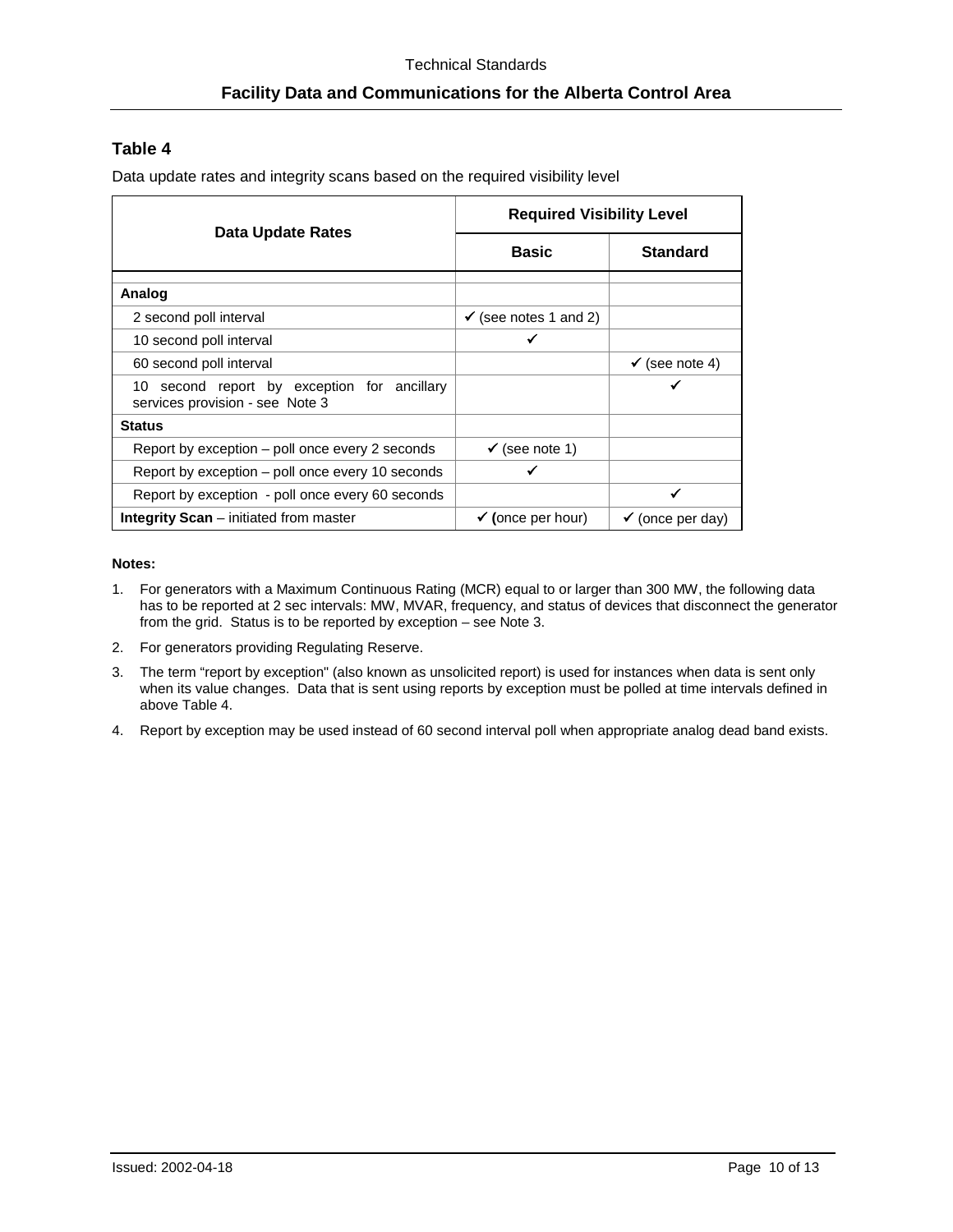### **Table 5**

Supplementary requirements for facilities providing ancillary services

| <b>Ancillary Service Offered</b>           | Supplementary Requirements for Telemetered Information*                                                            |  |
|--------------------------------------------|--------------------------------------------------------------------------------------------------------------------|--|
| Spinning Reserve                           | No additional requirements                                                                                         |  |
| <b>Supplemental Generation Reserves</b>    | No additional requirements                                                                                         |  |
| Supplemental Load Reserves                 | Site load (MW) contracted for ancillary service and totaling 5 MW or<br>greater - analog                           |  |
| <b>Regulating Reserves</b>                 | High and low regulation limits - analogs                                                                           |  |
|                                            | Frequency source - analog                                                                                          |  |
|                                            | Automatic generation control data - mode of automatic generation<br>control for the unit (set point or pulse)      |  |
|                                            | Additional specific information may be required based on unit controller<br>and unit tuning testing                |  |
| <b>Voltage Support</b>                     | Telemetered MVAR data for facilities where dynamic voltage support is<br>offered (i.e. SVC, synchronous condenser) |  |
| <b>Power System Stabilizers</b>            | No additional requirements                                                                                         |  |
| Automatic Voltage Regulator                | No additional requirements                                                                                         |  |
| <b>Fast-acting Remedial Action Schemes</b> | Total load available (MW)                                                                                          |  |
| (RAS) for loads                            | Total load contracted for RAS and armed (MW)                                                                       |  |
| <b>Black Start Service</b>                 | Frequency at generation facility updated every 2 seconds                                                           |  |
| <b>Transmission Must Run Service</b>       | No additional requirements                                                                                         |  |
| Remedial Action Schemes for                | Status of remedial action scheme (armed / disarmed)                                                                |  |
| Generators                                 | Status - trip-initiated alarm                                                                                      |  |

\* for update rates see Table 4.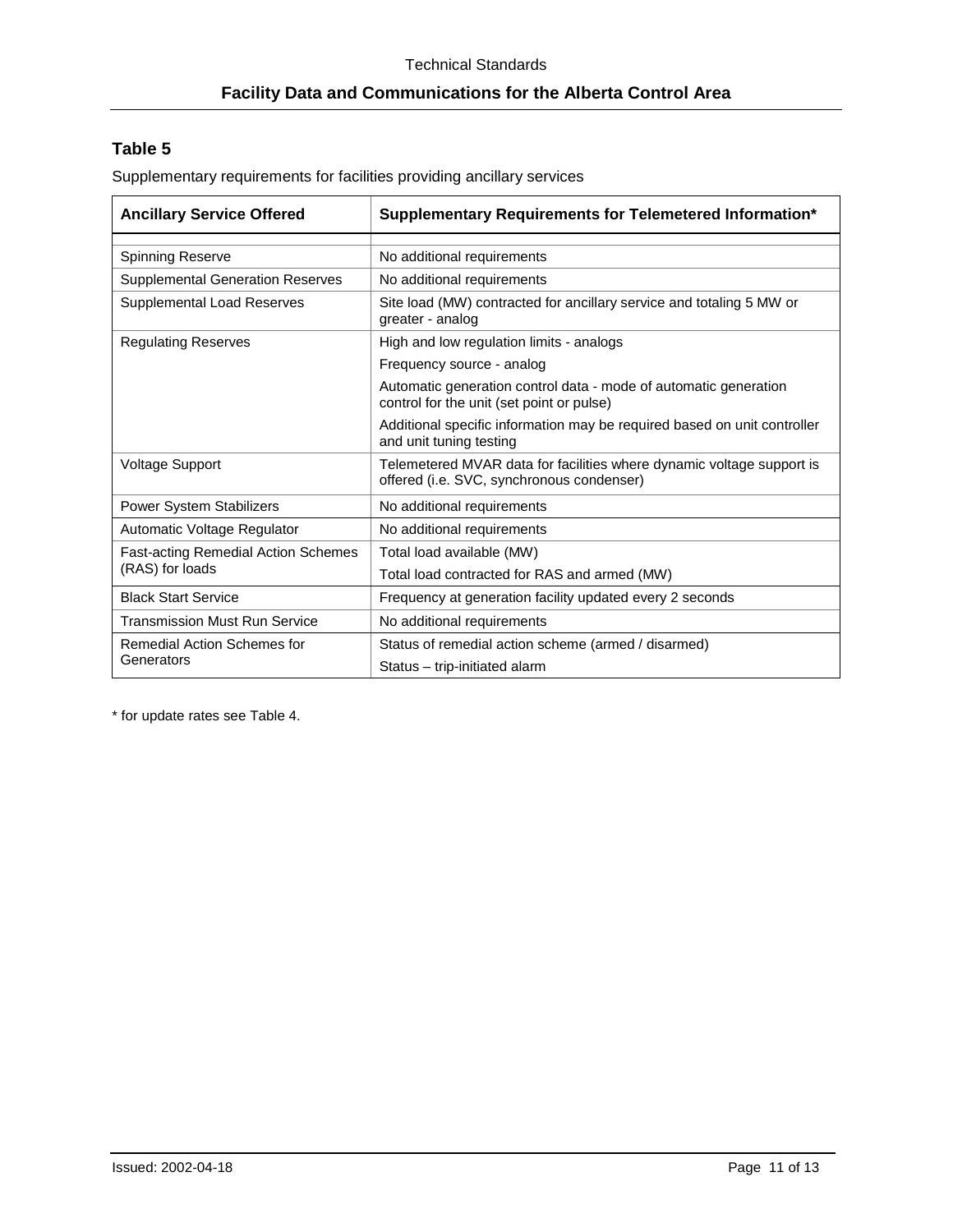### <span id="page-11-0"></span>**Table 6**

Communication protocol and physical medium combinations based on the required visibility level

| <b>Required Visibility</b><br>Level | <b>ICCP</b> | <b>DNP 3.0</b> | <b>Medium</b>                           |
|-------------------------------------|-------------|----------------|-----------------------------------------|
| Standard                            |             |                | ATM                                     |
|                                     |             |                | <b>ISDN</b>                             |
|                                     |             |                | Frame relay                             |
|                                     |             | ✔              | Dedicated copper                        |
| Basic                               |             | ✔              | Dedicated copper                        |
|                                     |             | ✔              | Digital cellular packet data            |
|                                     |             | ✔              | <b>Dedicated Internet</b><br>Connection |

### <span id="page-11-1"></span>**Table 7**

Availability requirements for the communication path based on the required visibility level

| <b>Required Visibility Level</b>                           | <b>Availability</b> | <b>Upper Limit of Acceptable</b><br><b>Values</b> |                                                  |  |
|------------------------------------------------------------|---------------------|---------------------------------------------------|--------------------------------------------------|--|
|                                                            | (%)                 | <b>Unavailability</b><br>(hrs off/year)           | <b>Expected</b><br><b>Mean Time to</b><br>Repair |  |
|                                                            |                     |                                                   |                                                  |  |
| Standard                                                   | 99.8                | 17.5                                              | 4 hours                                          |  |
| Basic                                                      |                     |                                                   |                                                  |  |
| without Ancillary Services<br>$\qquad \qquad \blacksquare$ | 98.0                | 175.2                                             | 2 days                                           |  |
| with Ancillary Services                                    | 99.8                | 17.5                                              | 4 hours                                          |  |

### **Table 8**

Allowable dead-bands for analog report by exception using basic visibility

| Value                                                               | Allowable Dead-band                                                                       |
|---------------------------------------------------------------------|-------------------------------------------------------------------------------------------|
| <b>MW: -without Ancillary Services</b><br>- with Ancillary Services | $+1$ MW<br>Deadband is no greater than the<br>maximum allowable resolution of $\pm 0.5\%$ |
| <b>MVAR</b>                                                         | $±1$ MVAR                                                                                 |
| kV                                                                  | $\pm 0.5\%$ of nominal voltage                                                            |
| OLTC tap                                                            | 0 (no deadband allowed)                                                                   |